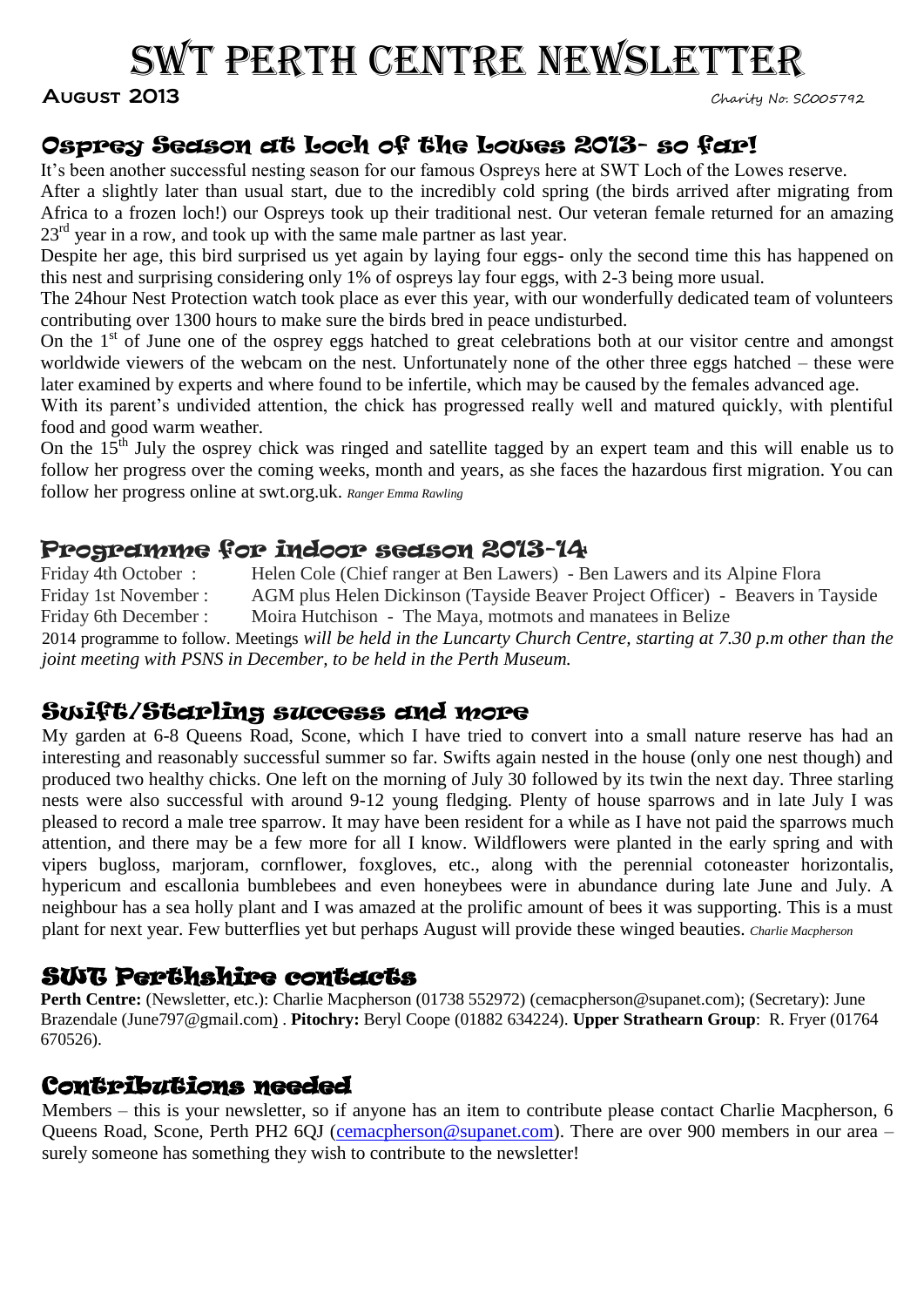#### The Positive Face of Italian Wildlife Protection

Many people, even those who support conservation organisations, view Italy as a country where shooting and trapping migratory birds is the favourite pastime of most of its population. However, this is not all that takes place in this Mediterranean area and I was mildly surprised when an SWT colleague was unaware of LIPU. The Lega Italiana Protezione Uccelli, the Italian Birdlife partner, is a conservation charity with a fine track record.

Founded in 1965 it has 42,000 members and a staff of 95.

Its mission is to strive to protect wildlife with a particular focus on wild birds and their habitats, and through this works for the conservation of biodiversity, the growth of public awareness and environmental education, and the sustainable use of natural resources. A list of LIPU's key activities are: Species protection; Sites and habitat conservation; Public awareness and education; Lobbying and policies; Anti-poaching actions against the trapping of migrant passerines and illegal shooting of birds of prey have been very successful. These have involved volunteers in concrete action and also increased public awareness. The local branches are active in schools, coordinated by the Education Department; About 100,000 paying individuals a year visit LIPU's reserves (we call them "oases") and education centres, which play a key role within our conservation education programme; At the Carloforte Oasis, an outstanding section of cliff in south-east Sardinia, tourists can watch a colony of more than 100 breeding pairs of Eleonora's Falcon through telescopes and with the guidance of a warden; The Oases of Torrile near Parma is a re-created marsh, renowned for over 100 breeding pairs of Black-winged Stilt, can be easily seen from the hides; The "Seabird Rescue Centre" in Tuscany and several "Bird of Prey" or "Urban Birds" Rehabilitation Centres reach many people through symbolic "adopt a bird" schemes or public releases of rehabilitated birds in LIPU reserves. National events and intensive press campaigns play a major role in spreading LIPU's message countrywide; Conservation projects have been carried out on White Stork, Red Kite, Lesser Kestrel, Audouin's Gull and White-headed duck. The only wild breeding colony of Griffon Vulture was restocked with Spanish birds, and in 10 years has developed from 18 to 41 pairs. National campaigns on legislation have gained the support of hundreds of thousands of Italians and have obtained: more rigorous hunting laws, a reduced list of hunting species and a shorter hunting season; a new law on Protected Areas; and gazetting of new Reserves and National Parks, including many IBAs. A very successful "swallow and agriculture campaign" is under way, related to the BirdLife Agricultural Task Force objectives.

The attitude of Italians towards wildlife has changed dramatically in the last thirty years. In 1970 there were over 2 million hunters and 3% of protected landscape. Now we have less than 800,000 hunters; Reserves and centres will continue to be a central area of LIPU's future development, as well as public awareness and management.

LIPU has some very important recent achievements (too many to list in this article) and I urge any SWT members who are looking to expand their conservation support to give LIPU serious consideration. They have a UK branch, so just look up their web site or have a look at their excellent magazine "ALI" that I will bring along to our meetings.

## **Reminder**

We are now unable to send out Membership cards and the newsletter with the Wildlife magazine. Details of our programme can be found in this newsletter and in the 'Events and Activities' booklet.

## View with a Smew

Morning arrives so late in winter and as we say hello to December 2012 a glance out the front door tells me all I need to know, white is the morning night, it is just after seven dark is the sky, a thin covering of snow brightens the dark start. Surprisingly for the  $-2^{\circ}$  C the thin layer of snow on the car is a simple brush away dusting no ice, that I hope means it will not be icy underfoot or for that matter under tyre, a bright three quarter moon looks down on a cold start to what I hope will be a good day.

As light begins brightens the sky I make my way down to the bay a low water level shows a lot of high ground, on the far side of the high centre section, a large gaggle of Grey Lag Geese, I estimate around 50 to 60, many with heads rested on backs, some just beginning to preen feathers some starting to move about, it must have been a chilly night out there. Off to the right of the centre section gaggle a smaller gaggle of Canada Geese 8, with two pairs away to my right 12 in total.

A flash of white across the scope, has to be investigated, I follow the bird to where it lands with a splash, only for it to promptly dive out of sight under the surface. A Goldeneye maybe, where will it surface, a few moments later I have my answer, a brilliantly turned out drake Smew in the scope, yes the day is turning into a fine one. The Smew moves to the bank where it stops to preen feathers, I take a look around. An incoming Great Black Backed Gull drops down onto the far side of the raised section, next to the Grey Lags. A drake Goosander, one then a second is soon followed by drake Goldeneye, then Tufted Duck bobbing up and under I count 4 Tufted but I'm sure there are more. The Great Black has I think speeded up the movement of Grey Lags, so another check of the Grey Lag Geese and the total number is now around 70, they are now moving off to what I would call the take-off area on the far side of the bay, they are a little talkative a sign they may soon be off.

Looking up in response to a cackling call, I see a large flock of Jackdaws, perhaps a hundred plus flying over in the direction of Killiecrankie, the three quarter moon, now in a clear blue sky is beginning to pale and fade, the sun now casting its bright rays across the farside hills, chilly but nice. Back at water level, I catch sight of a Little Grebe, Mallard, don't forget the Mallard about 25 here, there and everywhere, Teal in small numbers all over the bay 14. I look again for the Smew but do not see it, flying over a Herring Gull who looks around then continues off up river, two female Goldeneye